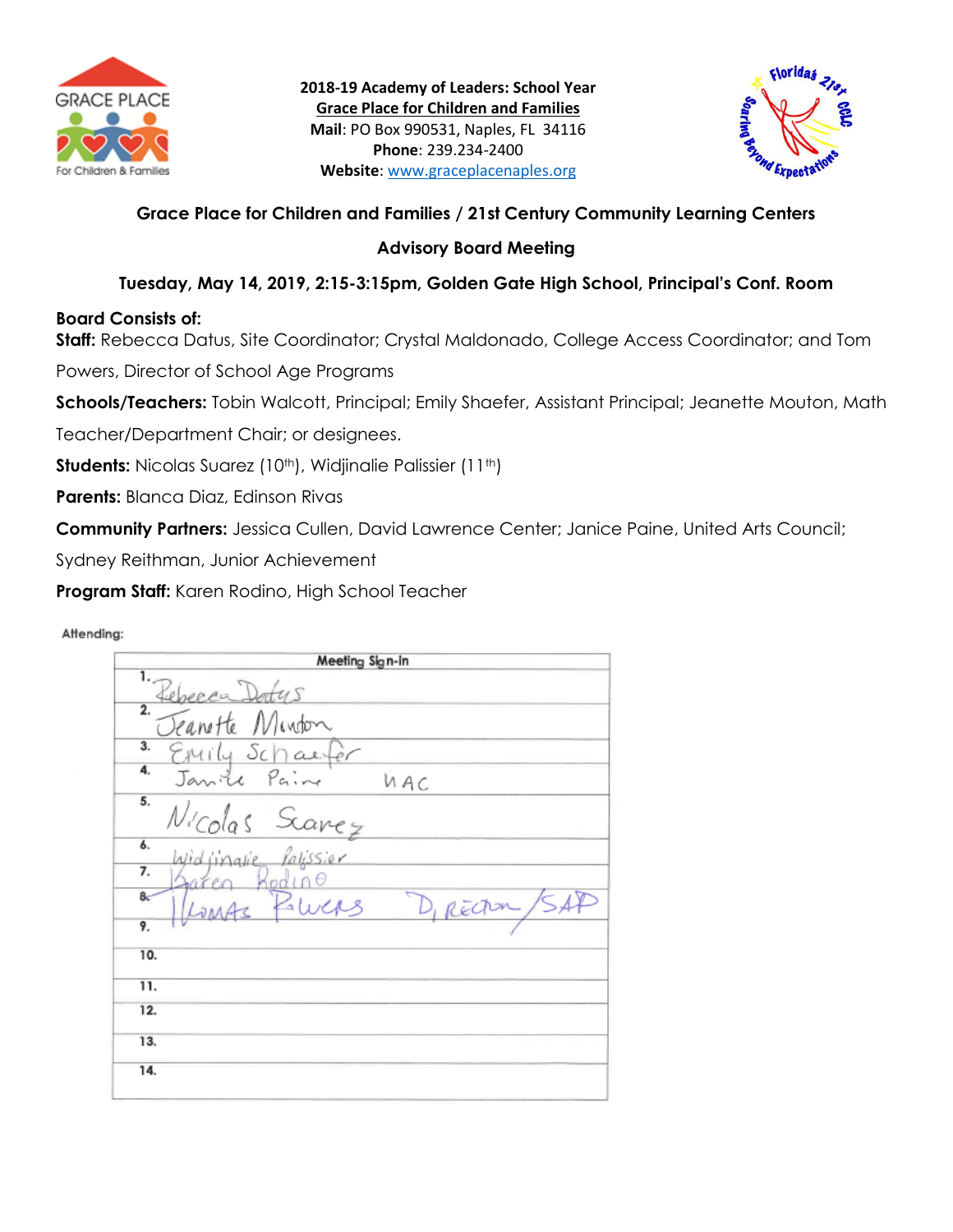

**2018-19 Academy of Leaders: School Year Grace Place for Children and Families Mail**: PO Box 990531, Naples, FL 34116 **Phone**: 239.234-2400 **Website**: [www.graceplacenaples.org](http://www.graceplacenaples.org/)



### **Agenda (Minutes in Purple):**

Site Coordinator will review 21st CCLC programming for spring semester. Director will review the purpose of the meeting and the proposed goals and objectives.

**Review:** check-in on summer planning after community partners are dismissed

### **Board members will respond to the following questions pertaining to the high school program:**

### **How are we serving students?**

**–** Grace Place is seen as a very holistic program providing a wide array of academic and socioemotional services, assistance, and resources after school

**–** GP does a good job of encouraging student voice and providing an outlet for student interests

**–** GP provides career readiness and expose students to career opportunities useful to them **–** Students find GP to be a well-structured environment to do school work and get the help they need

**–** GP has been focused more intensely on the needs of students this year

**–** GP provides students access to quality staff support, including dedicate volunteers and mentors

– Community partners have observed Zumba and other community partners coming in to provide services for the students, and imagine that there are many aspects of wellness being provided through Grace Place

# **How can we improve the program at GGHS?**

**–** Bring in various spokespersons during the school day more to create a better alignment with GGHS, or provide those opportunities after school and open it to all GGHS students (great recruitment tool, too) – will help students see what they can do

– Students expressed desire for more leisure (fun) time after school, as they say many students can feel anxious or angry to do more "work" or projects after a long, early day of school

– Provide an indoor leisure activity for students who don't enjoy going outside for wellness

– Want to keep the robotics program for next school year that was led by Bill Fox this past quarter

– Students suggested providing an incentive for students to engage during wellness time instead of just sitting down and using their cell phones

– Provide students with a survey to see what they're interested in doing

– Community partner shared there is not much consistency and have struggled with building rapport with students as they are not same students attending week after week. Also dealt with disrespect week after week because the students don't experience what they have to offer throughout the semester

 – Suggestion made is to ensure students and staff know benefit of their program. They need encouragement and support from the staff members in order for the students to treat them with more respect. Also more student accountability when it comes to behavior.